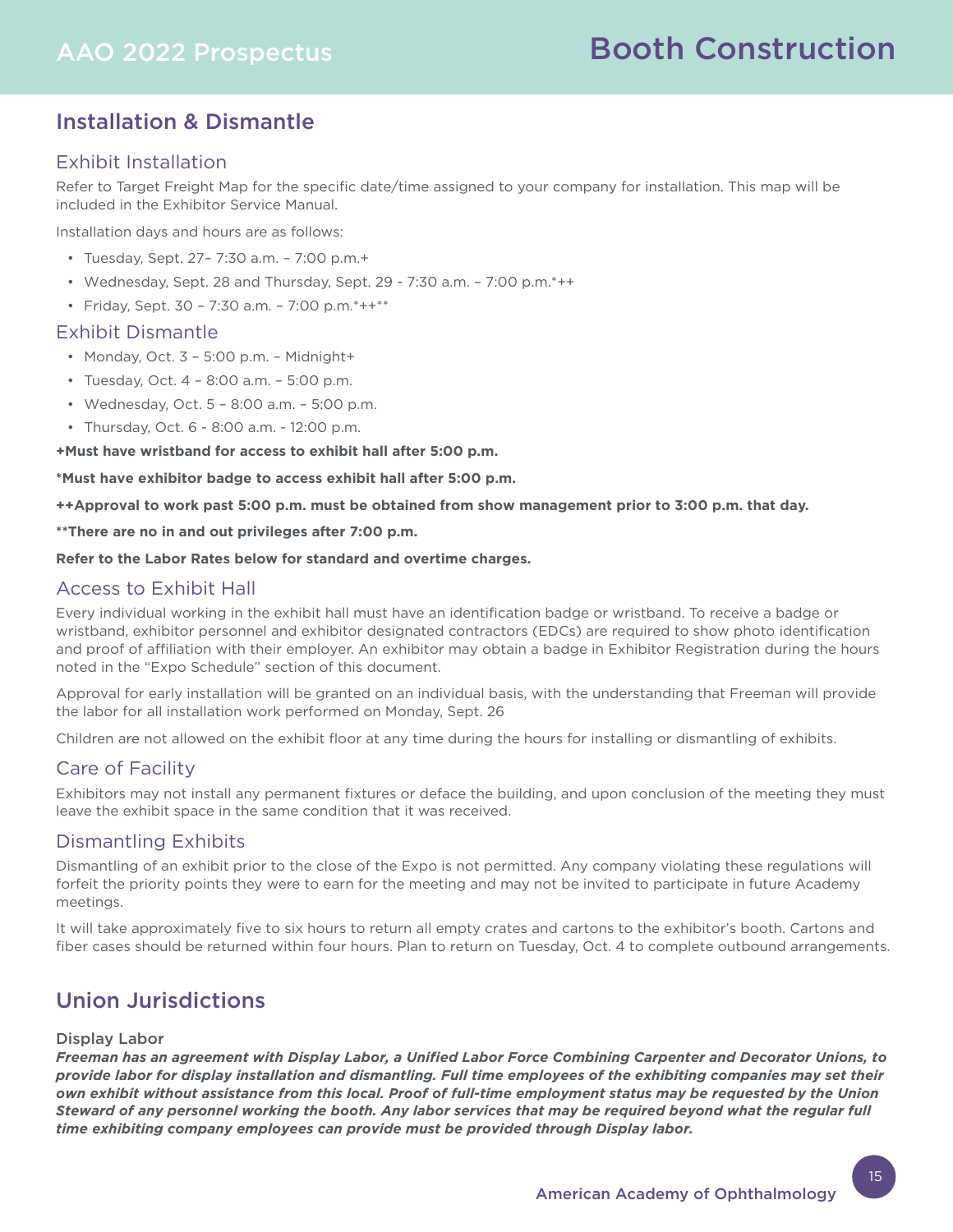### Electrical - Utilities

*Freeman is the exclusive provider of electrical services.* 

### Labor Rates

Hourly union labor rates for installing and dismantling exhibits are as follows:

| <b>Straight Time:</b><br>Monday - Friday                                              | $8:00$ a.m. $-4:30$ p.m.                           | \$163.75/HR |
|---------------------------------------------------------------------------------------|----------------------------------------------------|-------------|
| Overtime:<br>Monday - Friday<br>Saturday                                              | $4:30$ a.m. - Midnight<br>$8:00$ a.m. $-4:30$ p.m. | \$245.75/HR |
| Double Time:<br>Monday - Friday<br>Saturday<br>All day Sunday and recognized Holidays | Midnight - 6:00 a.m.<br>$4:30$ a.m. - Midnight     | \$327.50/HR |

# Exhibit Booth Design

- An exhibitor's signage and booth graphics may identify only the company named on the Exhibit Space Application and the products or services they manufacture and sell.
- Exhibits must conform to the professional and scientific atmosphere of the meeting and are subject to onsite review and, where necessary, modification at the exhibitor's expense.
- All components of the booth design, including truss and lighting are to remain within the boundaries of the exhibit space.

An exhibit must be in compliance with all local, state, and federal statutes, ordinances, rules, orders and regulations that are in force or applicable during the meeting, including, without limitation, the Americans with Disabilities Act of 1992, as amended.

### Linear Booths



10' x 10' Linear Booth reprinted with express consent from IAEE Guidelines for Display Rules and Regulations

- (10' x 10') linear booth has a backwall drape at a uniform eight-foot (8') height and black side drape at a three-foot (3') height.
- The maximum allowable height of products and display materials is eight feet (8').
- Display materials greater than four feet (4') in height must be a minimum of five feet (5') back from the front aisle.
- *All booths must be carpeted with a standard nine-foot by ten-foot (9' x 10') covering. Exhibitors may not use smaller pieces of material to cover the floor unless it is an interlocking system that creates a single covering.*
- Booths not carpeted in this manner by 3:00 p.m. on Friday, Sept. 30, will be supplied with carpet and charged accordingly by Freeman.
- Where necessary in a linear booth, a drape will be installed, at the exhibitor's expense, to cover exposed or unfinished parts of a display.

16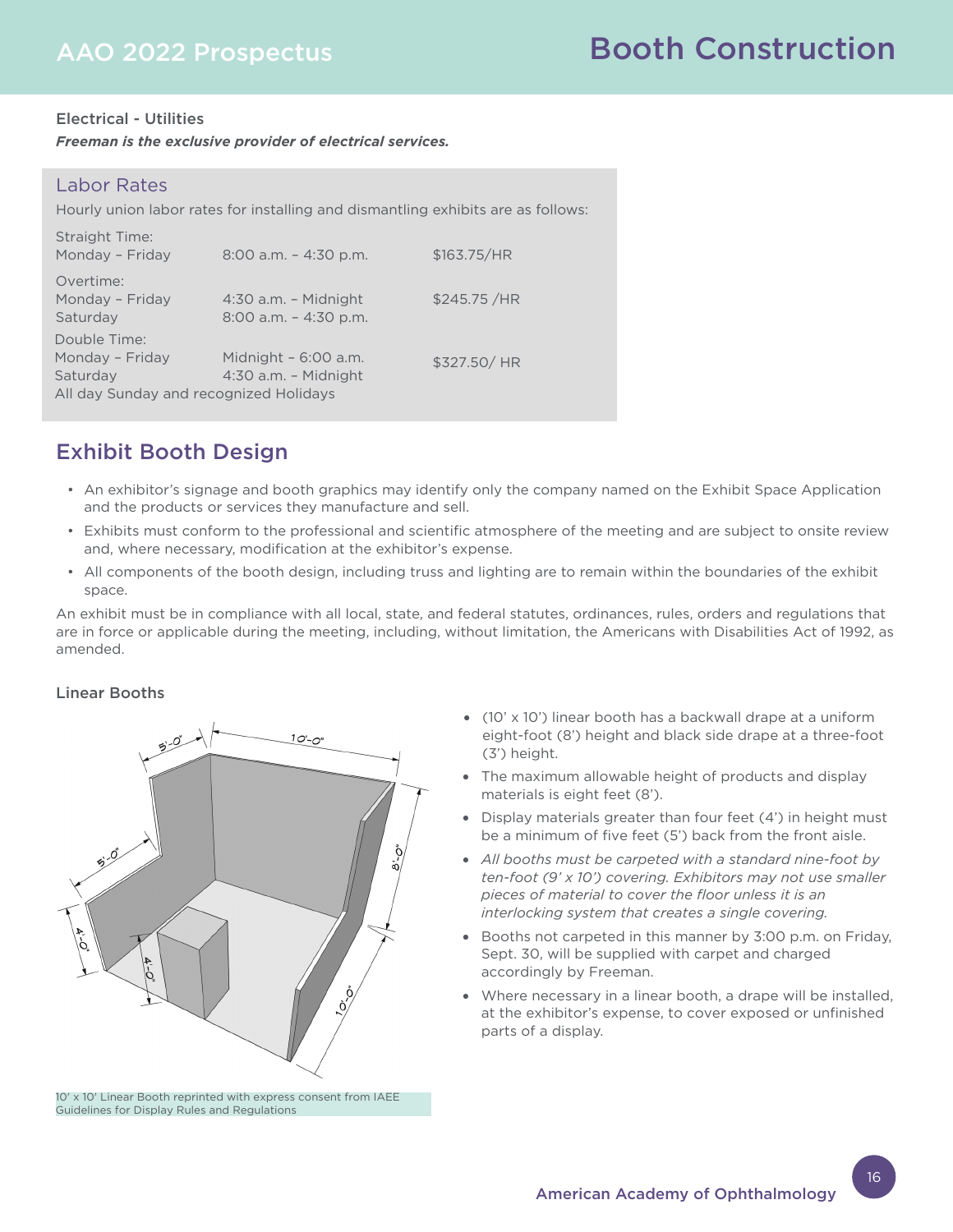# Booth Construction

### Informational Posters

Informational Poster Presenters are provided the following items:

- One eight-foot (8') wide by four-foot (4') high, Velcro receptive poster board
- One four-foot (4') draped table for handouts/materials
- One standard title sign, white with black lettering, seven by forty-four inches (7" x 44")
- One chair

### Island Exhibits

An island exhibit is an open area of exhibit space with aisles on all four sides.

- Island exhibits must be designed to allow access from all four aisles.
- Ceiling covering or floor covering may not span an aisle.
- Only island exhibits may have hanging signs
- Structures may not exceed twenty-five feet (25') in height. The seating for theater, presentation and demonstration areas must be:
	- o A minimum of five-feet (5') back from the aisles and monitored and controlled so that the aisles remain free from congestion. If an aisle becomes congested because of overflow attendance, a presentation will be shortened or stopped.

Exhibit displays, construction and signage must be arranged to allow for see-through visibility and must not obstruct substantially the view of, or otherwise interfere with, the displays of other exhibitors.

Conference, office, storage, or meeting room enclosures may not exceed 100 square feet in booths that are less than 1,600 square feet and must be constructed of building materials that allow see-through visibility or light penetration.

#### Multi-Level Exhibits

*Exhibitors should have blueprints that have been stamped and approved by a licensed professional structural engineer, that include dimensions and an isometric drawing, in the booth should they be asked to present these.*

*Certain booths may require Fire Watches, electrical ventilation, smoke detection devices, fire extinguishers, multiple exits, etc., as required by Fire Prevention Officials.*

*Detailed plans of multiple-story or enclosed booths must be submitted to the Public Safety Department at McCormick Place at least two months prior to move-in. Plans must indicate if the exhibit is multiple-story and/ or enclosed with a ceiling.*

*Booth plans must specify the maximum number of occupants and must have a structural engineer's stamp certifying the maximum occupant load capacity.*

*Certain booths may require Fire Watches, electrical ventilation, smoke detection devices, fire extinguishers, multiple exits, etc., as required by Fire Prevention Officials.*

### Floor Plans

The Academy requests floor plans from every island booth exhibitor to ensure that the rules and regulations governing exhibit booth design, outlined in this section, are followed. Advance review also provides the Academy with the opportunity to resolve potential issues.

*If the location of building columns, utilities or other architectural components of the facility are considerations in the construction of an exhibit, it is the responsibility of the exhibitor or their agents to physically inspect the facility to verify all dimensions and locations.*

*A company that is assigned island exhibit space must submit floor plans and elevation blueprints along with hanging sign and truss details to the Director of Exhibitions for approval by Friday, July 22. These may be delivered by email, lsmith@aao.org or mail to:* 

*La Shon Smith Director, Exhibitions 655 Beach Street San Francisco, CA 94109*

17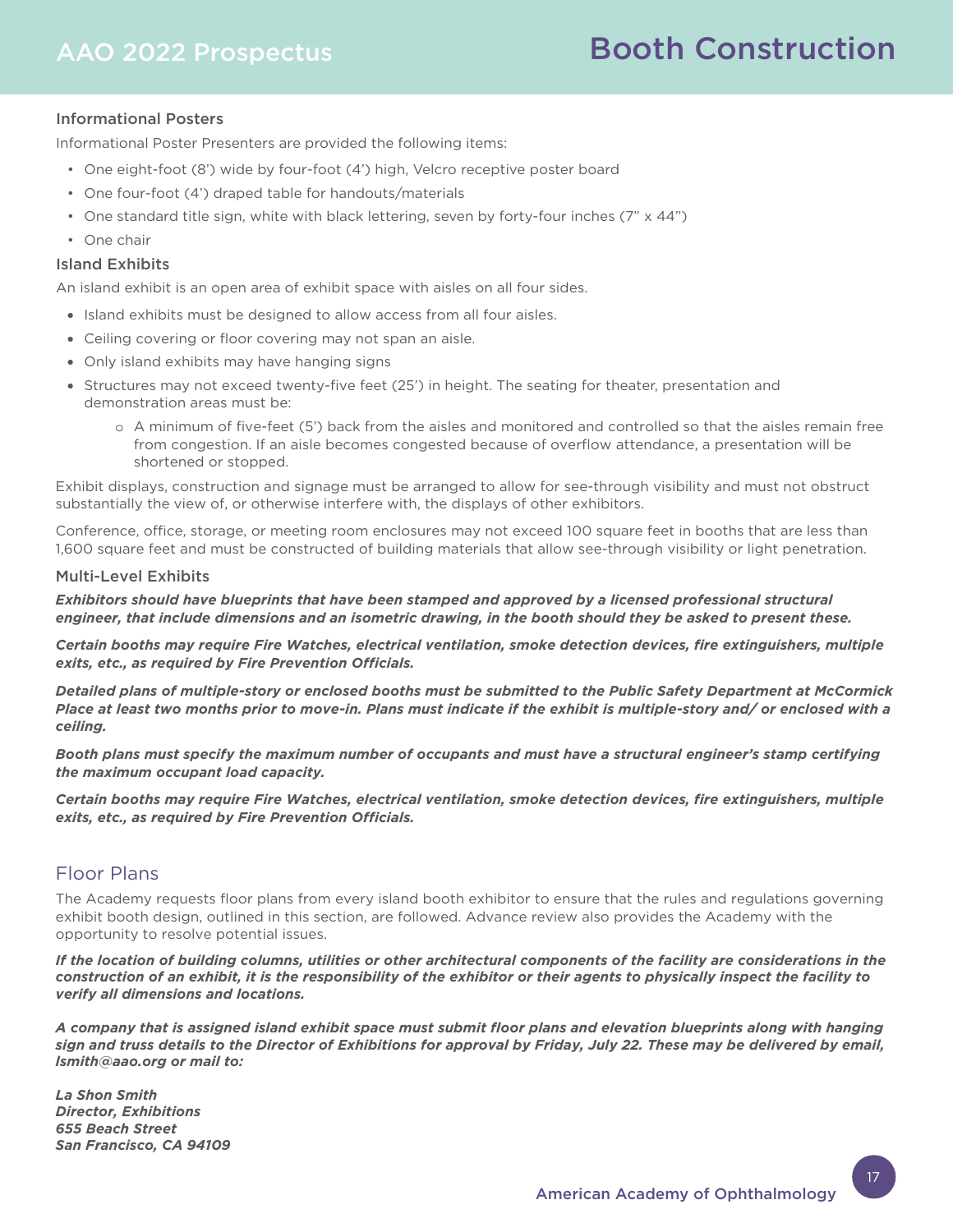The following floor plans are examples that clearly identify exhibit components for the Academy's review.



Floor plans examples courtesy of Avedro and BlueHive

A floor plan of the electrical placement in the booth must accompany your electrical order to McCormick Place. Do not send the floor plan of the electrical placement in the booth to the Academy.

Exhibitors who fail to submit island floor plans and elevation blueprints by the deadline will be assessed a penalty of two (2) priority points per day after the deadline.

It is advisable to secure approval before beginning any new construction. If you are planning new construction, attach a cover note to the floor plan indicating the date by which approval is needed in order to meet construction schedules. Preliminary approval by the Director of Exhibitions must be received before the exhibit can be installed.

**Do not fax floor plans.**

# Aerial Rigging/Hanging Signs

*Overhead hanging signs and decorative materials\* weighing less than two hundred (200) pounds will be assembled and installed by Freeman. Hanging signs and overhead truss, used to support hanging signs or lighting over two hundred (200) pounds must be assembled and installed by Freeman. In addition, Freeman must hang any sign that requires electrical power, despite its weight.*

### *\*Decorative materials include canopies and other items that may need to be supported from the ceiling.*

AAO Show Management approved requests for hanging signs must be submitted to Freeman a minimum of sixty (60) days prior to the event move-in date.

18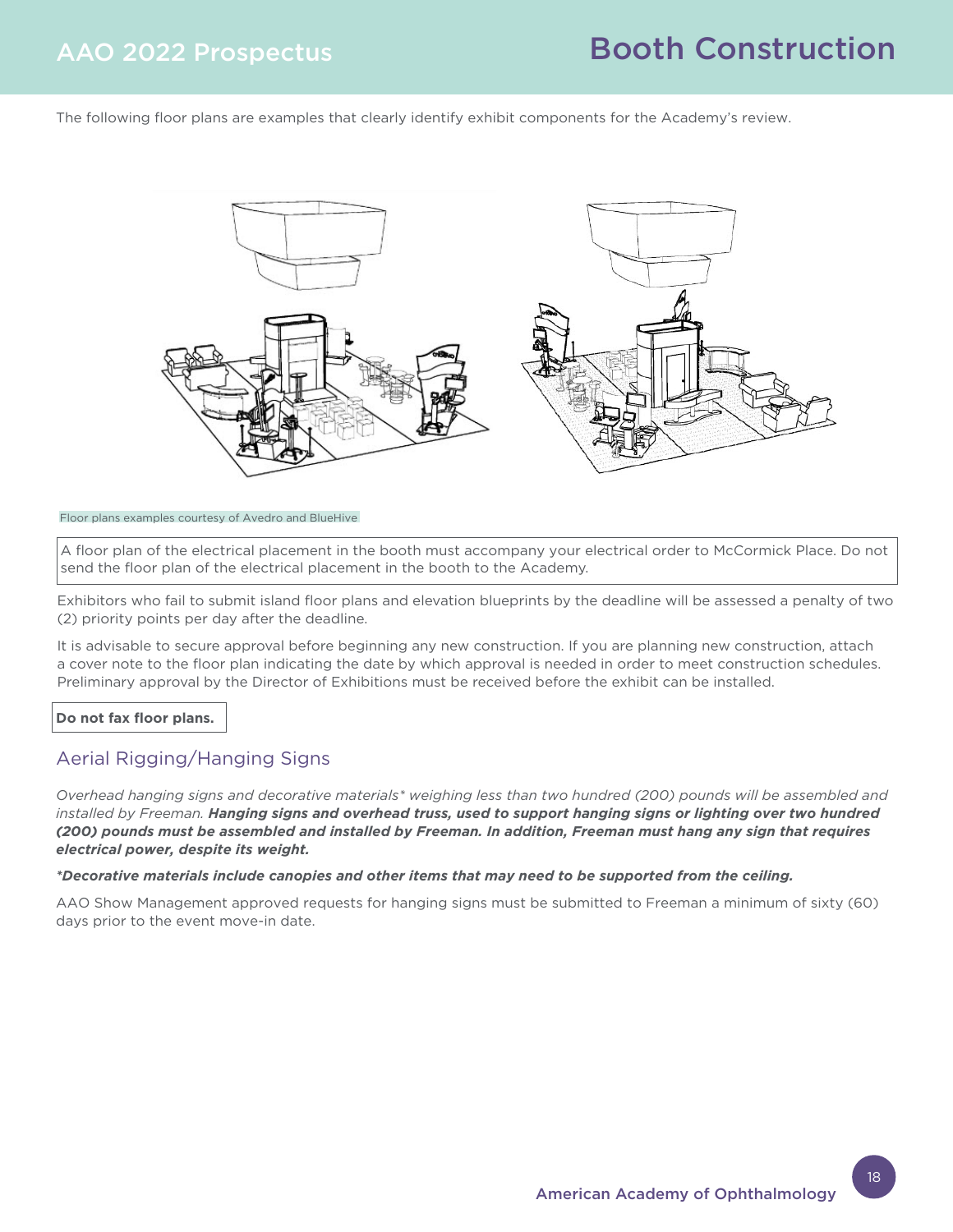# Hanging Signs

- Only island exhibits may use hanging signs.
- The maximum height for hanging signs is twenty-five feet (25').
- Lighting and truss may be hung above this height but is limited to the boundaries of the exhibit space.

Hanging signs, regardless of type, are subject to the maximum size allowances stated in these policies and must conform to the standards that follow. The combined length of all signs may not exceed the following limits, whether hung horizontally or vertically. Multiple sign dimensions are totaled to determine the length of the sign.

- For a single-faced or double-faced one-piece sign, the length of the sign may not exceed fifty percent (50%) of the booth dimension on the aisle that it faces.
- For a rectangular, square, circular, or triangular sign, the length of any side of the sign may not exceed fifty percent (50%) of the booth dimension on the aisle that it faces.
- The height limit for each side of a sign is eight feet (8').
- The suspended height of a sign may not exceed twenty-five feet (25') when measured from the floor up to the top of the sign

Hanging signs must be received at the Freeman warehouse no later than Friday, Sept. 16. It is also cost-effective to include assembly instructions in the hanging sign shipment to the advance warehouse.

Hanging Sign Shipping labels will be included in the exhibitor service manual.

# Hanging Sign Blueprints

Blueprints indicating hanging points, hanging locations and the total weight of hanging signs must be submitted to the Director of Exhibitions for approval by Friday, July 22.

Submit blueprints that have been drawn to scale (indicate the scale used) and include all sign dimensions, both the height and width of each sign.

All hanging signs must be preapproved. Walk-up signs will not be approved onsite. All signs are subject to onsite review and, where necessary, modified at the exhibitor's expense.

# Fire Department Regulations

*Some of the most important fire department requirements are summarized here. Complete fire regulations for McCormick Place will be included in the online Exhibitor Service Manual (e-kit).*

- *All material used in the construction and decoration of an exhibit must be made from noncombustible materials or treated with a flame-retardant solution or with a flame-retardant process.*
- *Literature on display shall be limited to reasonable quantities (one day supply). Reserve supplies shall be kept in closed containers and stored in a neat and compact manner free and clear of electrical cables or junction boxes.*
- *Storage of any kind is prohibited behind the back drapes and display wall. All crates, cartons, containers, packing materials and other supplies necessary for repacking must be removed from the exhibit floor. McCormick Place Fire and Safety staff inspects all booths to ensure compliance.*

*Fire extinguishers and fire hose cabinets, located on the columns, must remain visible and accessible.*